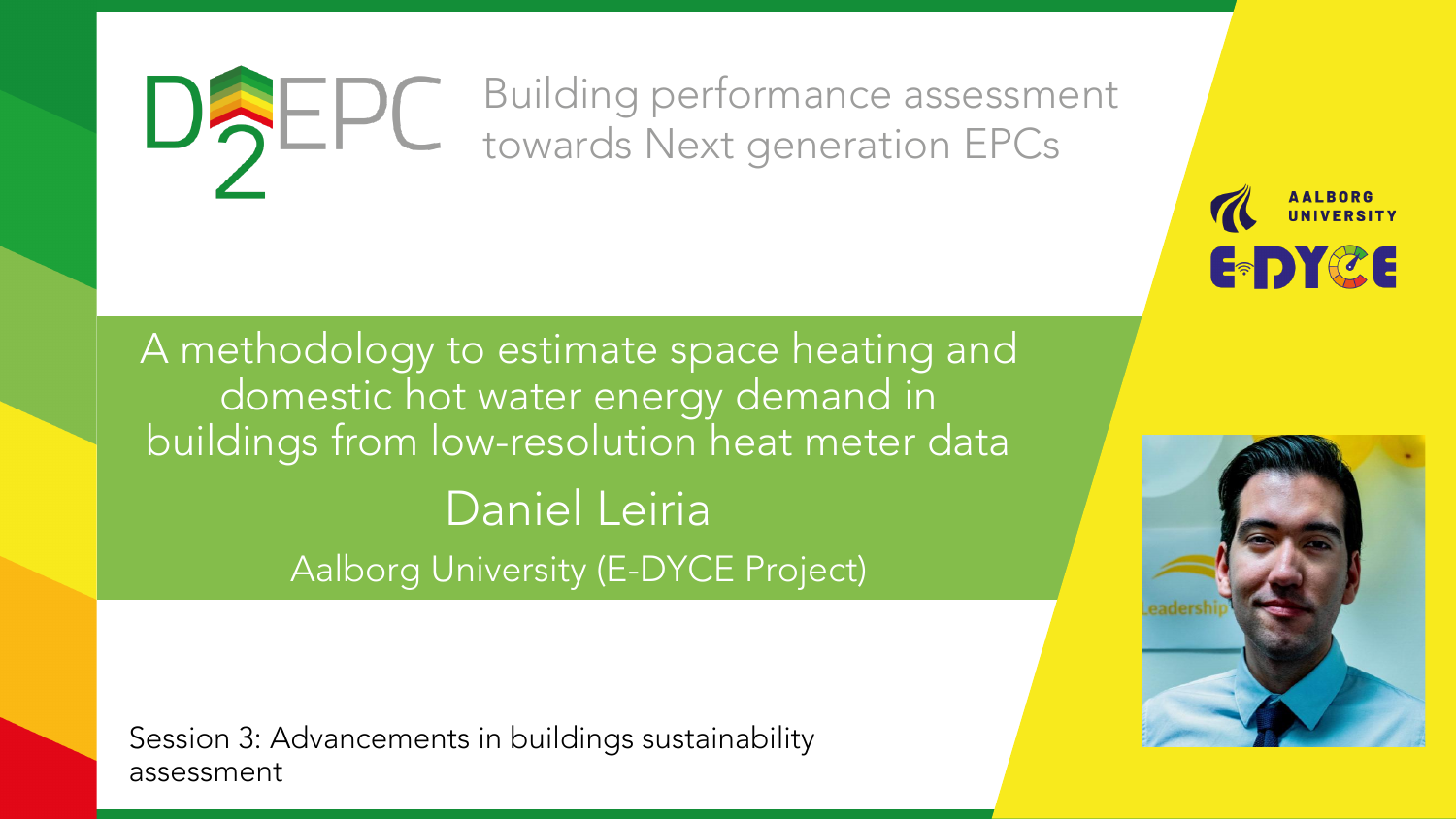

## Agenda

- Contact info
- Problem formulation and objectives
- Methodology
- Results

8th June 2022

- Main conclusions
- Further work
- Current publication status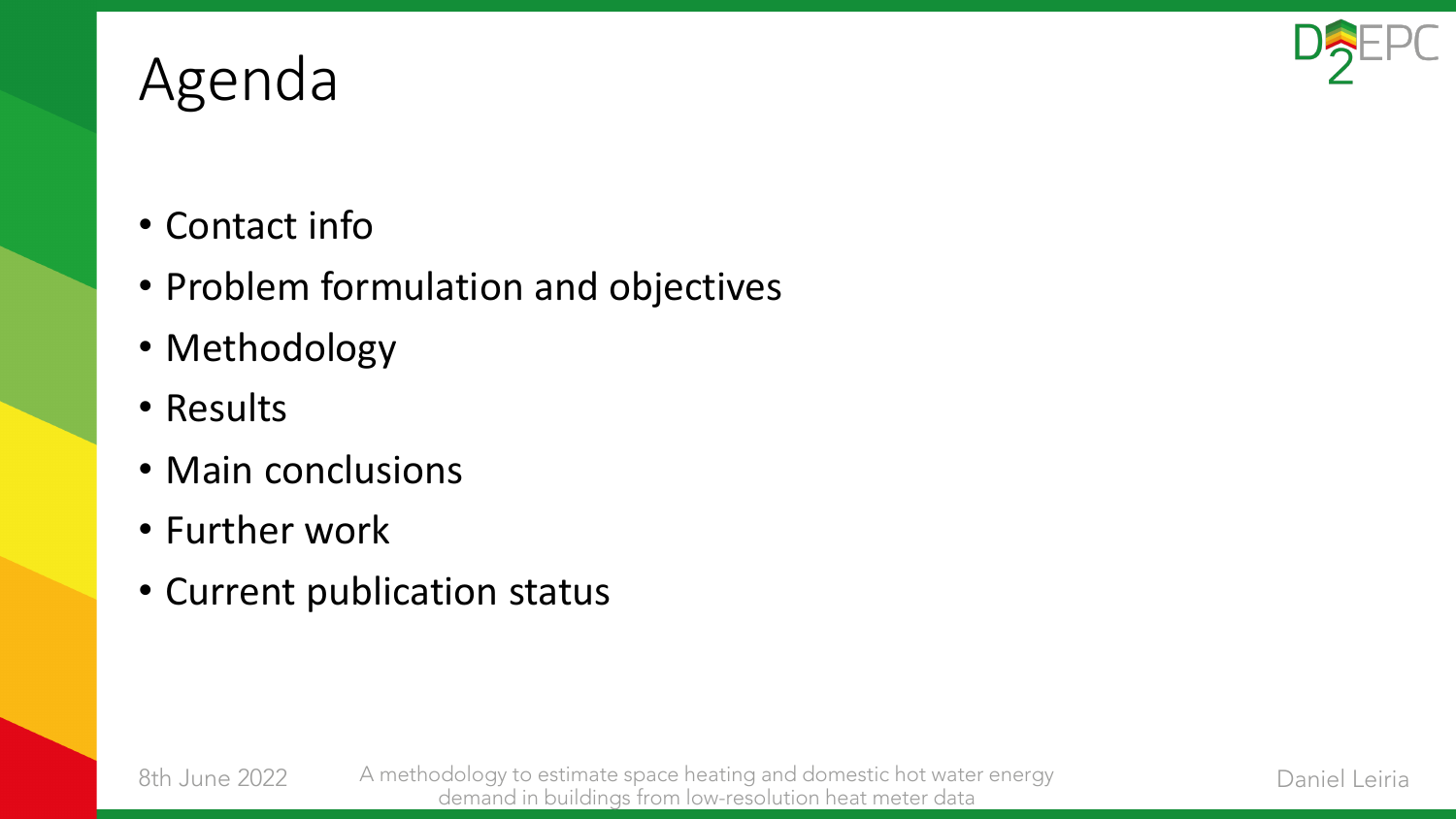## Contact info



**Name:** Daniel Leiria

**PhD fellow at Aalborg University** – "*Development and application of data-driven methodologies for the district heating sector*"

#### **Projects:**

- E-DYCE ([https://edyce.eu/\)](https://edyce.eu/)
- PRELUDE ([https://prelude-project.eu/\)](https://prelude-project.eu/)

Contact:

- Email: [dle@build.aau.dk](mailto:dle@build.aau.dk)  $\bullet$
- LinkedIn: <https://www.linkedin.com/in/danielhleiria/>

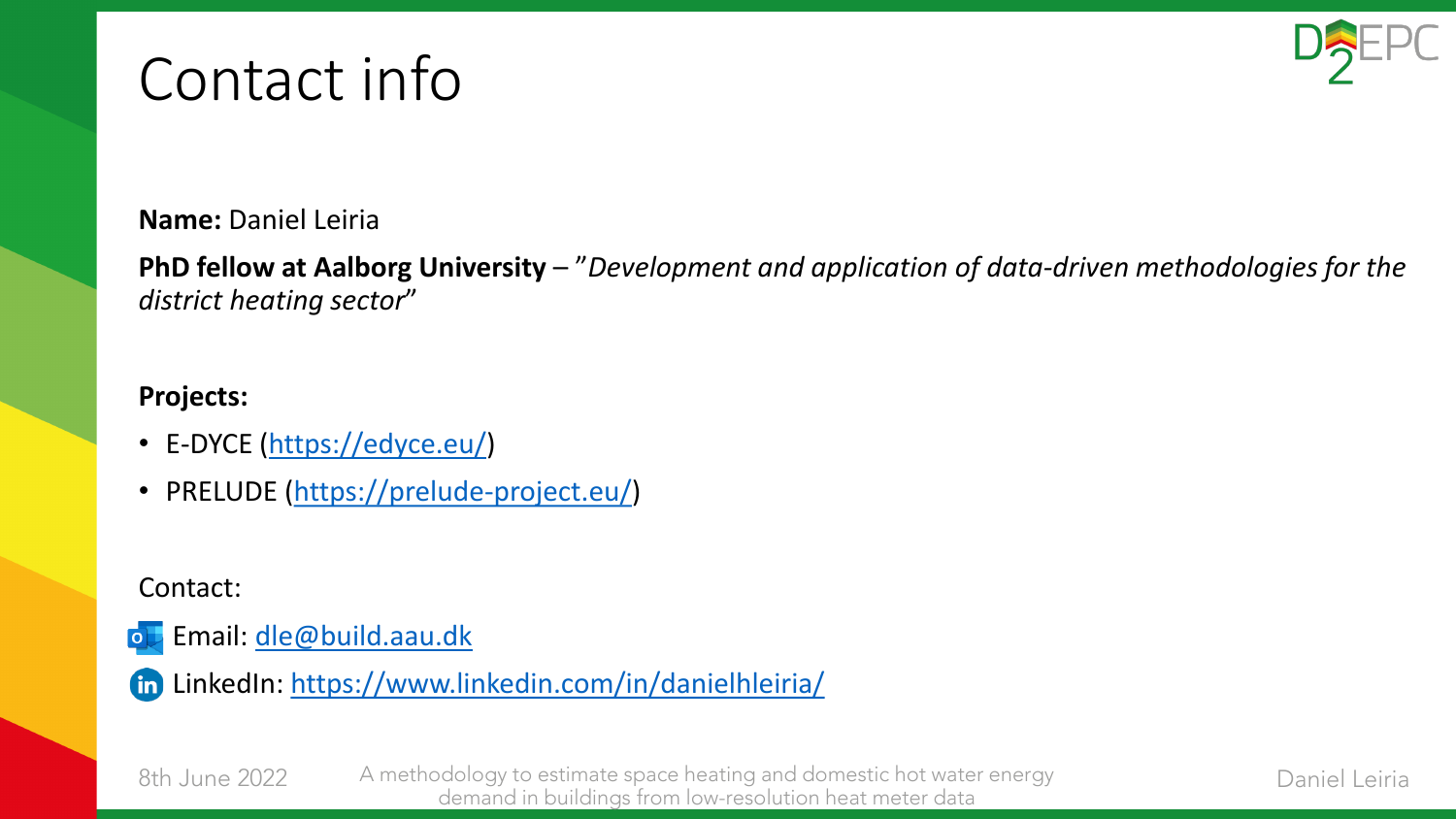# Problem formulation and objectives

#### Problem formulation:

- The smart energy meters **only measure the total energy usage** (space heating and DHW)
- By having only minimum information, is it possible to separate the energy demanded for the space heating and the DHW in buildings?

#### Objectives:

- Separate both energy components Space heating and DHW
- Using hourly measurements
- Having minimum information (total energy and weather data)
- Residential buildings (scopus of this research)





8th June 2022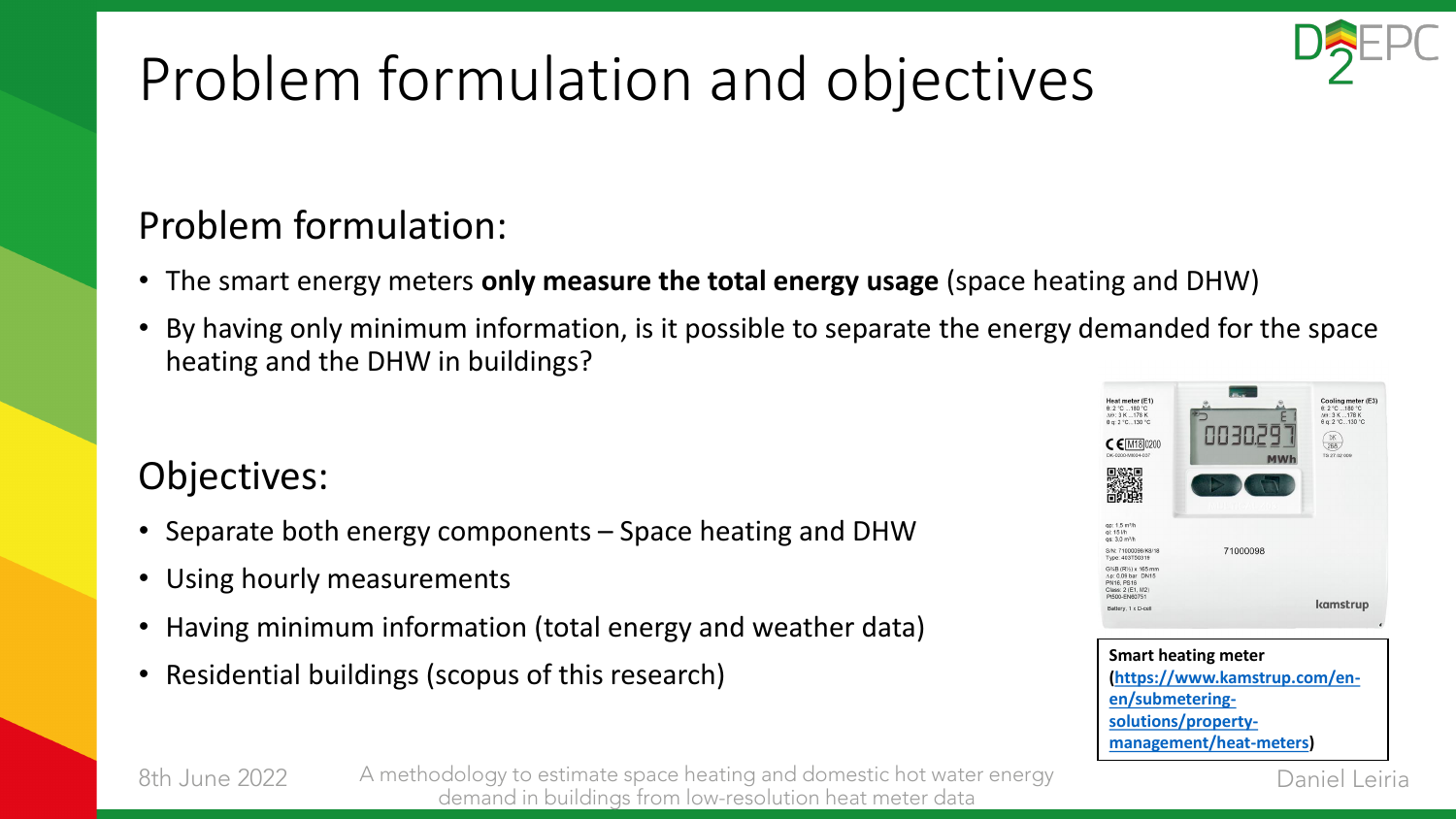

### Methodology *Introduction*



**residential buildings from low-resolution heat meter data',** *Energy***.**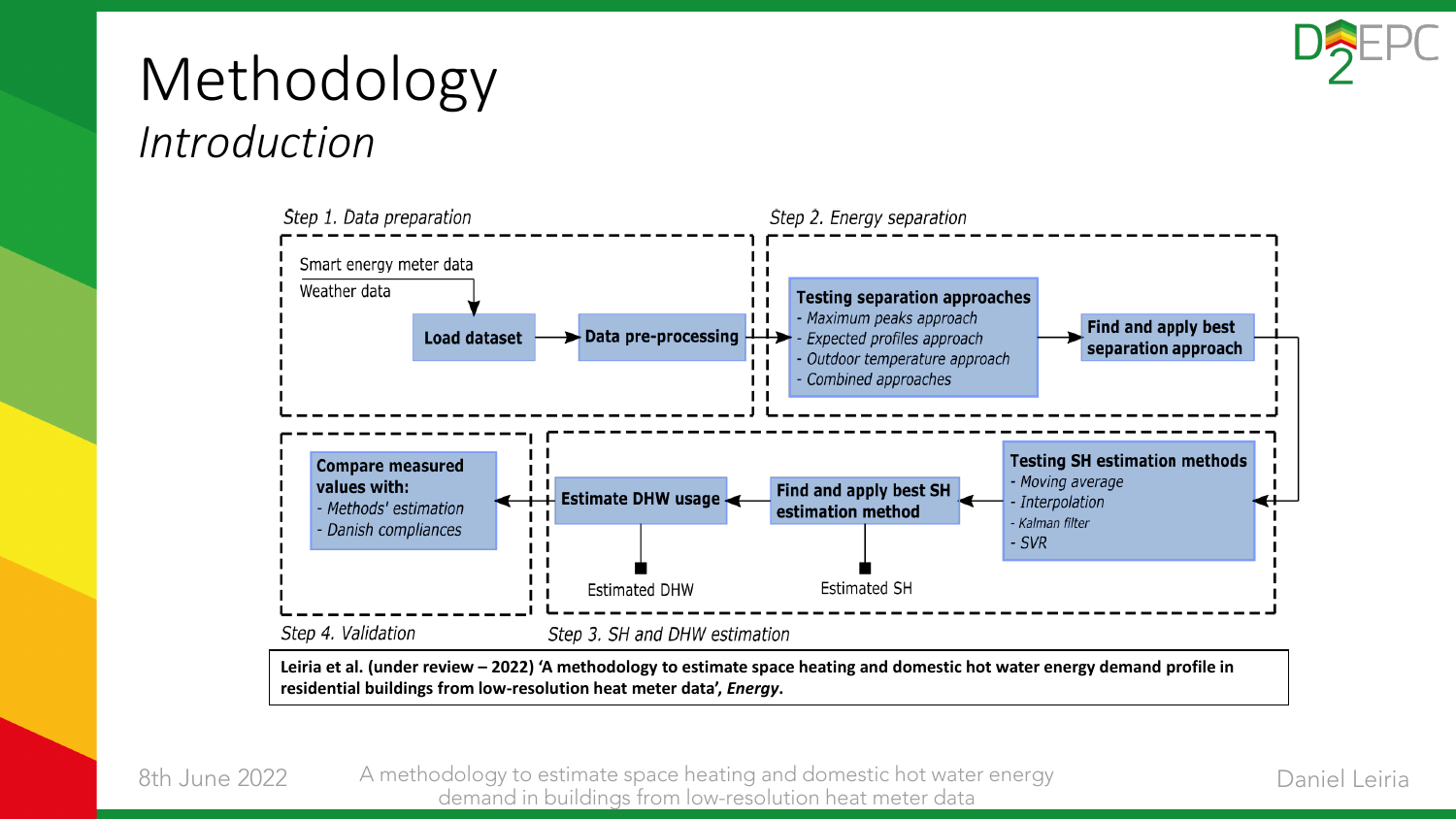

### Methodology *Energy separation (Step 2)*

- Hourly measurements 24 hours (points) per day
- From 24 data points, only few are concerning DHW usage
- The other points are considered space heating data
- This step identifies these few DHW points



8th June 2022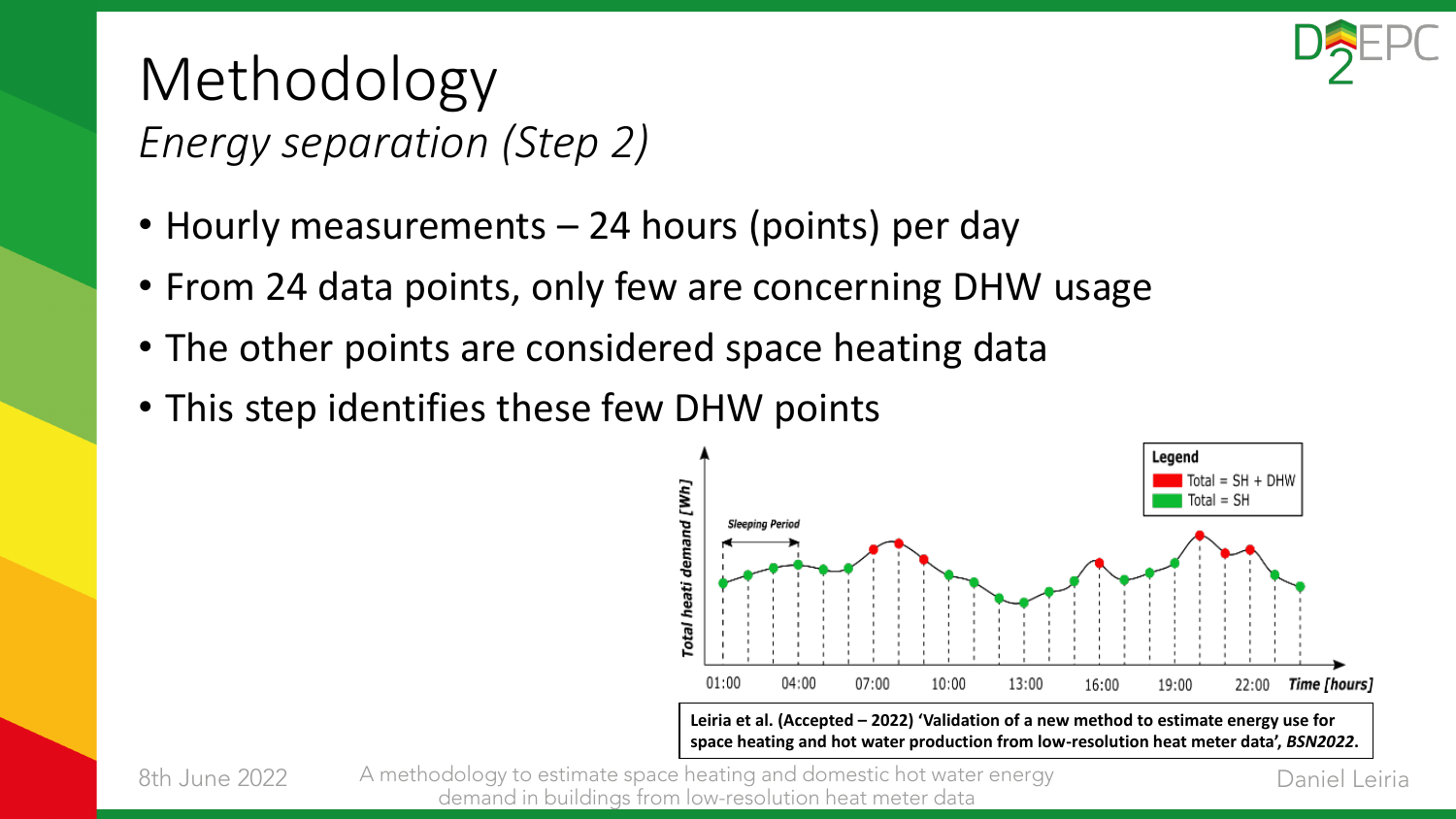

### Methodology *SH and DHW estimation (Step 3)*

Several methods were tested

The best was:

8th June 2022

• Gaps  $\leq$  2 hours  $\rightarrow$  Kalman smoothing estimator

Variables:

 $\Box$ E<sub>Total</sub> (All time-series)

• Gaps > 2 hours  $\rightarrow$  Support vector regressor (SVR)

Variables:

❑Outdoor temperature (i-1)

- ❑Global radiation (i-1)
- $\Box$ E<sub>Total</sub> (i-1, i+1)

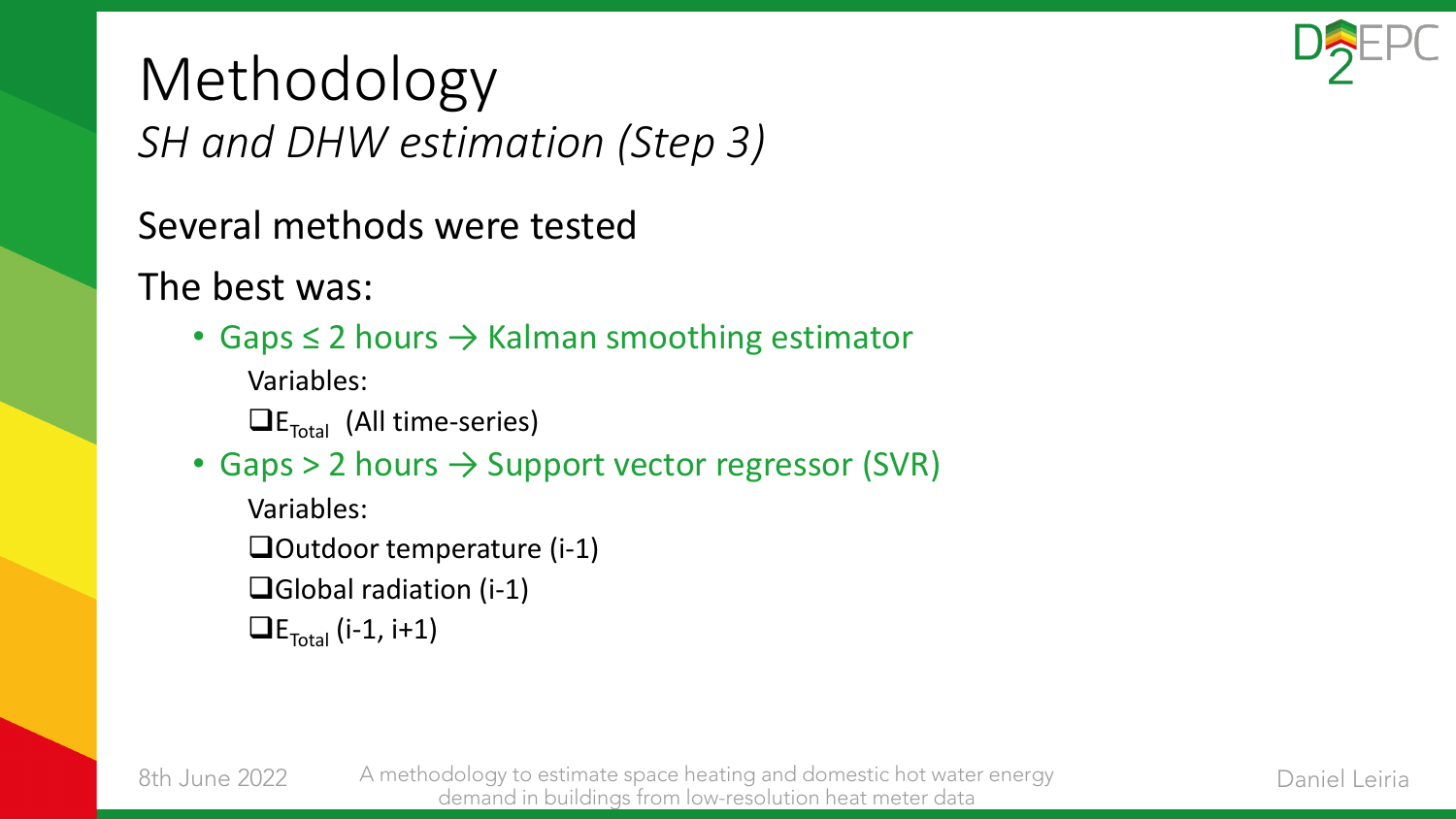

#### Results *Validation (Step 4)*

#### Used datasets:

- 28 Apartments in **Denmark** (Decimal and rounded measurements)
- 1 Apartment block in **Switzerland** (Aggregated users measurements)
- 1 Theater in **Italy**
- 1 Reabilitation institution in **Italy**
- **Comparison** with DHW compliances

$$
E_{DHW}^{DK} = \frac{1}{3600} \cdot 0.25A \cdot \rho_w c_{p,w} \cdot (T_{DHW} - T_c)
$$
  

$$
E_{DHW}^{CH} = \frac{365}{3600} \cdot \frac{0.035}{30} A \cdot n \cdot \rho_w c_{p,w} \cdot (T_{DHW} - T_c)
$$
  

$$
E_{DHW}^{ITLY} = \frac{G}{3600} \cdot 10^{-3} V_w \cdot n \cdot \rho_w c_{p,w} \cdot (T_{DHW} - T_c)
$$

8th June 2022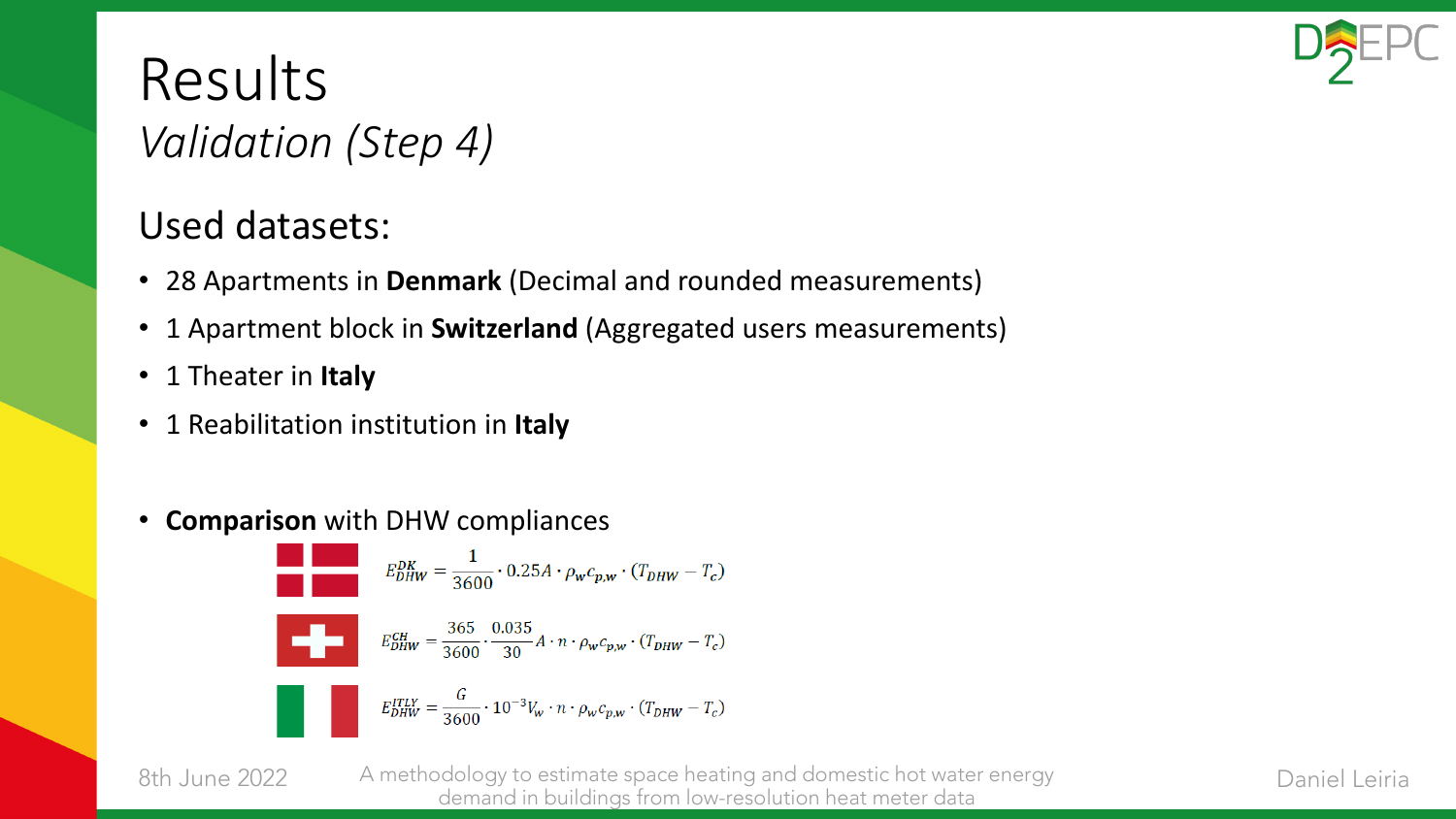

#### Results *Method's accuracy – Decimal data*

| <b>Apartment</b><br>ID | <b>Country</b> | <b>DHW</b><br>measured<br>[kWh/h] | <b>DHW</b><br>compliances<br>[kWh/h] | <b>DHW</b><br>estimated<br>[kWh/h] | <b>Error between</b><br><b>Measured and</b><br><b>Compliances</b> | <b>Error between</b><br><b>Measured and</b><br><b>Estimated</b> |
|------------------------|----------------|-----------------------------------|--------------------------------------|------------------------------------|-------------------------------------------------------------------|-----------------------------------------------------------------|
| 666                    | Denmark        | 0.314                             | 0.167                                | 0.315                              | $-47%$                                                            | 0%                                                              |
| 668                    | Denmark        | 0.286                             | 0.165                                | 0.346                              | $-42%$                                                            | 21%                                                             |
| 669                    | Denmark        | 0.184                             | 0.164                                | 0.224                              | $-11%$                                                            | 22%                                                             |
| 670                    | Denmark        | 0.588                             | 0.165                                | 0.555                              | $-72%$                                                            | $-6%$                                                           |
| 671                    | Denmark        | 0.247                             | 0.164                                | 0.295                              | $-34%$                                                            | 20%                                                             |
| 697                    | Denmark        | 0.692                             | 0.165                                | 0.606                              | $-76%$                                                            | $-12%$                                                          |
| 698                    | Denmark        | 0.674                             | 0.165                                | 0.627                              | $-75%$                                                            | $-7%$                                                           |
| 699                    | Denmark        | 0.678                             | 0.164                                | 0.588                              | $-76%$                                                            | $-13%$                                                          |
| 700                    | Denmark        | 0.074                             | 0.165                                | 0.137                              | 123%                                                              | 85%                                                             |
| 701                    | Denmark        | 0.167                             | 0.165                                | 0.196                              | $-1%$                                                             | 18%                                                             |
| 702                    | Denmark        | 0.088                             | 0.164                                | 0.115                              | 87%                                                               | 32%                                                             |
| 724                    | Denmark        | 0.229                             | 0.164                                | 0.255                              | $-28%$                                                            | 11%                                                             |
| 726                    | Denmark        | 0.116                             | 0.165                                | 0.132                              | 43%                                                               | 14%                                                             |
| $\overline{727}$       | Denmark        | 0.103                             | 0.165                                | 0.121                              | 61%                                                               | 18%                                                             |
| 728                    | Denmark        | 0.148                             | 0.164                                | 0.203                              | 11%                                                               | 37%                                                             |
| 729                    | Denmark        | 0.144                             | 0.164                                | 0.161                              | 14%                                                               | 12%                                                             |
| 730                    | Denmark        | 0.388                             | 0.165                                | 0.406                              | $-57%$                                                            | 5%                                                              |
| 731                    | Denmark        | 0.087                             | 0.165                                | 0.142                              | 90%                                                               | 63%                                                             |
| 732                    | Denmark        | 0.406                             | 0.164                                | 0.347                              | $-60%$                                                            | $-15%$                                                          |
| 734                    | Denmark        | 0.091                             | 0.145                                | 0.106                              | 59%                                                               | 17%                                                             |
| 735                    | Denmark        | 0.328                             | 0.165                                | 0.347                              | $-50%$                                                            | 6%                                                              |
| 736                    | Denmark        | 0.336                             | 0.165                                | 0.34                               | $-51%$                                                            | 1%                                                              |
| 739                    | Denmark        | 0.524                             | 0.165                                | 0.561                              | $-68%$                                                            | 7%                                                              |
| 740                    | Denmark        | 0.164                             | 0.165                                | 0.159                              | 1%                                                                | $-3%$                                                           |
| 741                    | Denmark        | 0.237                             | 0.165                                | 0.253                              | $-30%$                                                            | 7%                                                              |
| 742                    | Denmark        | 0.145                             | 0.145                                | 0.167                              | $-1%$                                                             | 15%                                                             |
| 743                    | Denmark        | 0.461                             | 0.165                                | 0.403                              | $-64%$                                                            | $-13%$                                                          |
| 745                    | Denmark        | 0.093                             | 0.165                                | 0.157                              | 78%                                                               | 69%                                                             |



**Leiria et al. (Submitted – 2022) 'A methodology to estimate space heating and domestic hot water energy demand profile in residential buildings from lowresolution heat meter data',** *Energy***.**

8th June 2022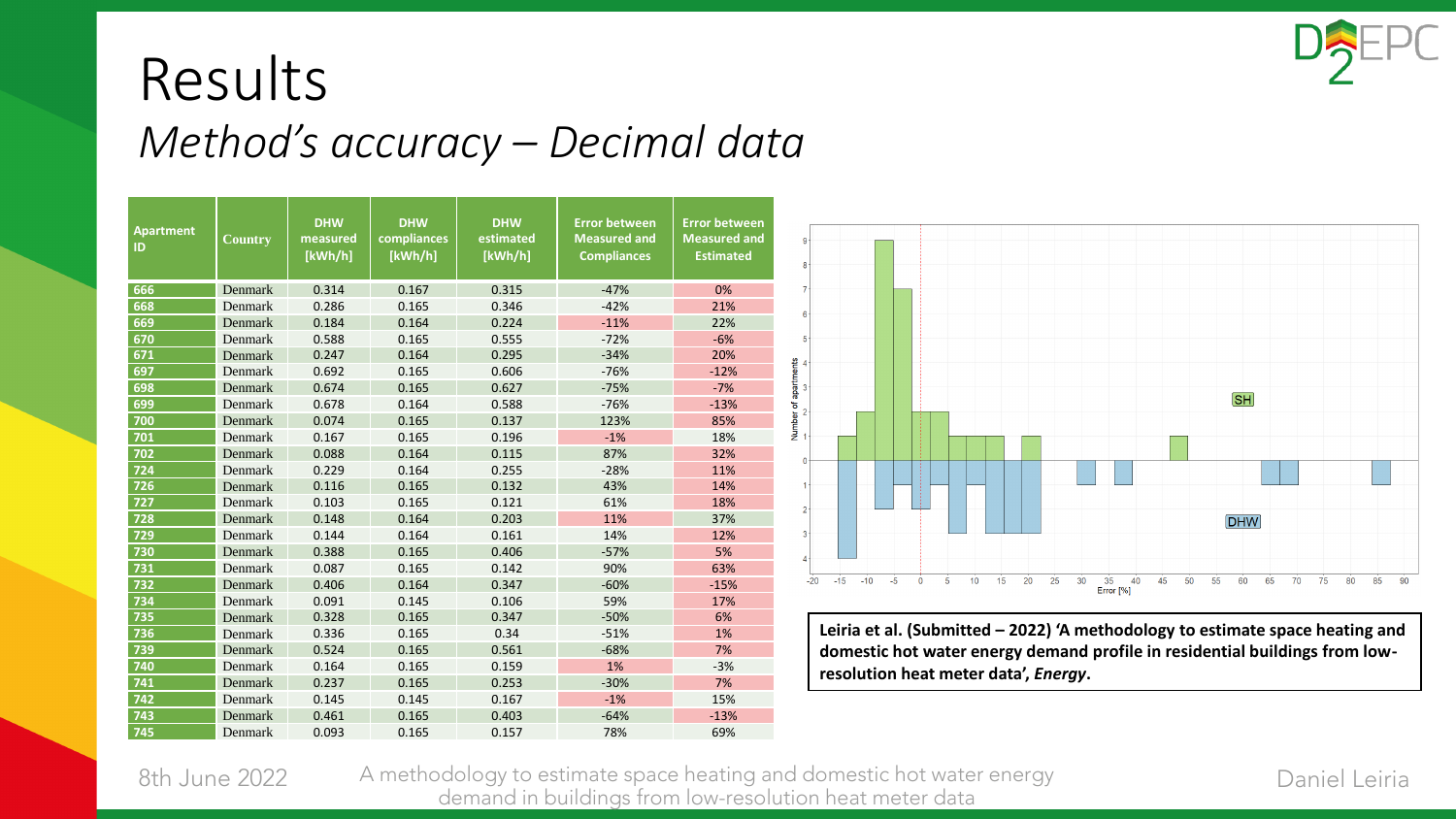

#### Results *Method's accuracy – Rounded data*

| <b>Case building</b> | <b>Country</b> | <b>Error between</b><br><b>Measurements and</b><br><b>Compliances</b> | <b>Error between</b><br><b>Measurements and</b><br><b>Estimation</b> |
|----------------------|----------------|-----------------------------------------------------------------------|----------------------------------------------------------------------|
| <b>Apart. 666</b>    | <b>Denmark</b> | $-47%$                                                                | 97%                                                                  |
| <b>Apart. 668</b>    | Denmark        | $-42%$                                                                | 103%                                                                 |
| <b>Apart. 669</b>    | <b>Denmark</b> | $-11%$                                                                | 102%                                                                 |
| <b>Apart. 670</b>    | Denmark        | $-72%$                                                                | 21%                                                                  |
| <b>Apart. 671</b>    | <b>Denmark</b> | $-34%$                                                                | 108%                                                                 |
| Apart. 697           | <b>Denmark</b> | $-76%$                                                                | 12%                                                                  |
| <b>Apart. 698</b>    | Denmark        | $-75%$                                                                | 21%                                                                  |
| <b>Apart. 699</b>    | Denmark        | $-76%$                                                                | 10%                                                                  |
| <b>Apart. 700</b>    | <b>Denmark</b> | 123%                                                                  | 510%                                                                 |
| <b>Apart. 701</b>    | Denmark        | $-1%$                                                                 | 93%                                                                  |
| <b>Apart. 702</b>    | <b>Denmark</b> | 87%                                                                   | 182%                                                                 |
| <b>Apart. 724</b>    | Denmark        | $-28%$                                                                | 89%                                                                  |
| <b>Apart. 726</b>    | <b>Denmark</b> | 43%                                                                   | 70%                                                                  |
| <b>Apart. 727</b>    | Denmark        | 61%                                                                   | 149%                                                                 |
| <b>Apart. 728</b>    | <b>Denmark</b> | 11%                                                                   | 152%                                                                 |
| <b>Apart. 729</b>    | Denmark        | 14%                                                                   | 119%                                                                 |
| <b>Apart. 730</b>    | <b>Denmark</b> | $-57%$                                                                | 43%                                                                  |
| <b>Apart. 731</b>    | Denmark        | 90%                                                                   | 273%                                                                 |
| <b>Apart. 732</b>    | <b>Denmark</b> | $-60%$                                                                | 24%                                                                  |
| <b>Apart. 734</b>    | Denmark        | 59%                                                                   | 144%                                                                 |
| <b>Apart. 735</b>    | <b>Denmark</b> | $-50%$                                                                | 44%                                                                  |
| <b>Apart. 736</b>    | <b>Denmark</b> | $-51%$                                                                | 40%                                                                  |
| <b>Apart. 739</b>    | Denmark        | $-68%$                                                                | 34%                                                                  |
| <b>Apart. 740</b>    | Denmark        | 1%                                                                    | 75%                                                                  |
| <b>Apart. 741</b>    | <b>Denmark</b> | $-30%$                                                                | 59%                                                                  |
| <b>Apart. 742</b>    | Denmark        | 0%                                                                    | 121%                                                                 |
| <b>Apart. 743</b>    | <b>Denmark</b> | $-64%$                                                                | 29%                                                                  |
| <b>Apart. 745</b>    | Denmark        | 78%                                                                   | 265%                                                                 |
| Apart. block         | Switzerland    | 4%                                                                    | $-9%$                                                                |
| <b>Rehab inst.</b>   | Italy          | $-59%$                                                                | $-79%$                                                               |
| <b>Theater</b>       | Italy          | $-35%$                                                                | 154%                                                                 |



**Leiria et al. (Accepted – 2022) 'Validation of a new method to estimate energy use for space heating and hot water production from low-resolution heat meter data',** *BSN2022***.**

8th June 2022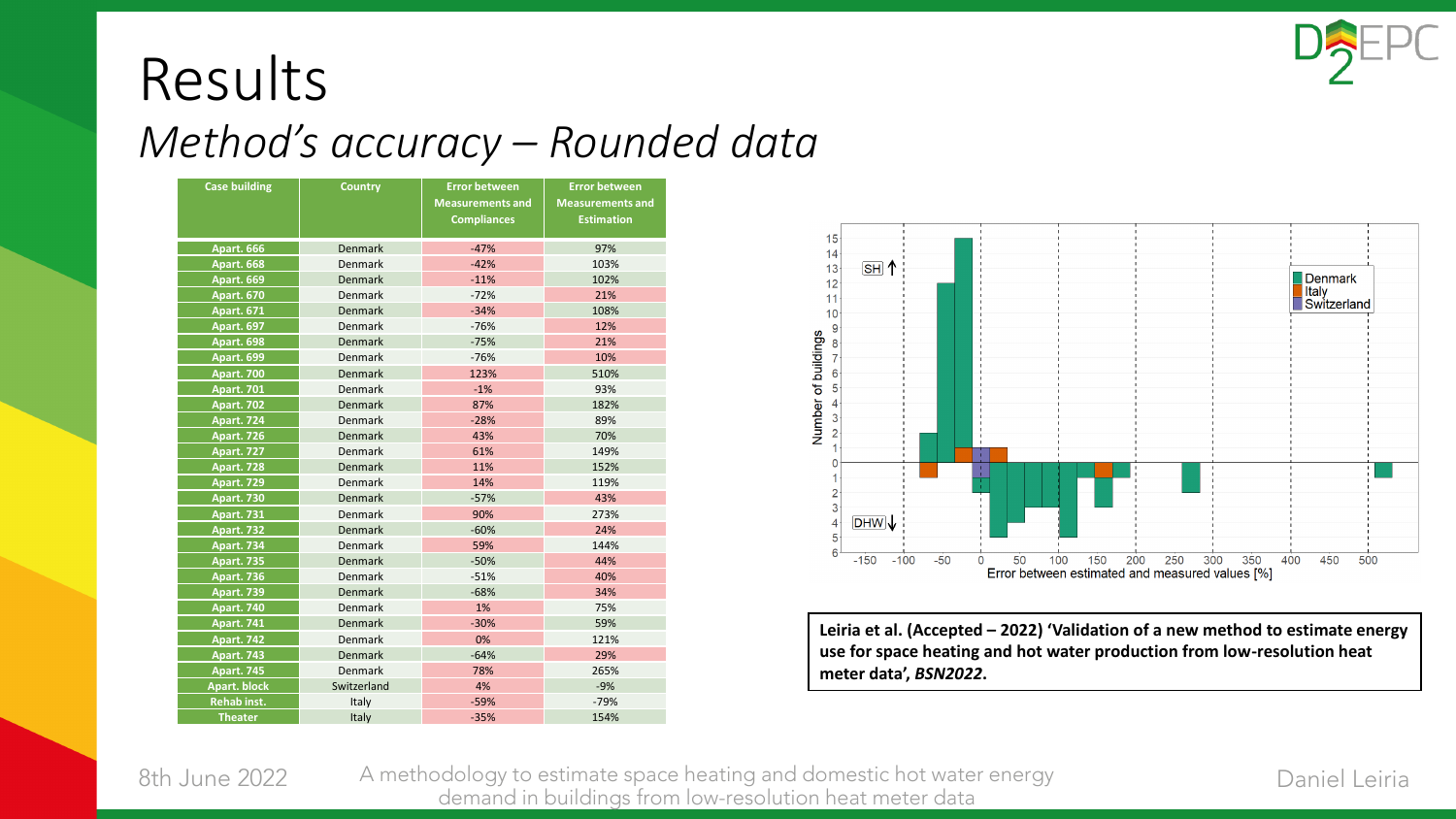### Further work



- **Improving this methodology for rounded measurements and commercial cases** is highly needed
- **Applying the methodology in other datasets from other countries or other heating appliances** to ensure the its robustness and applicability in different cases
- **Benchmark this novel methodology with other existing disaggregation methods on a common dataset**
- Additionally, a more extensive endeavor must be made **to collect good quality datasets and share them with our research peers**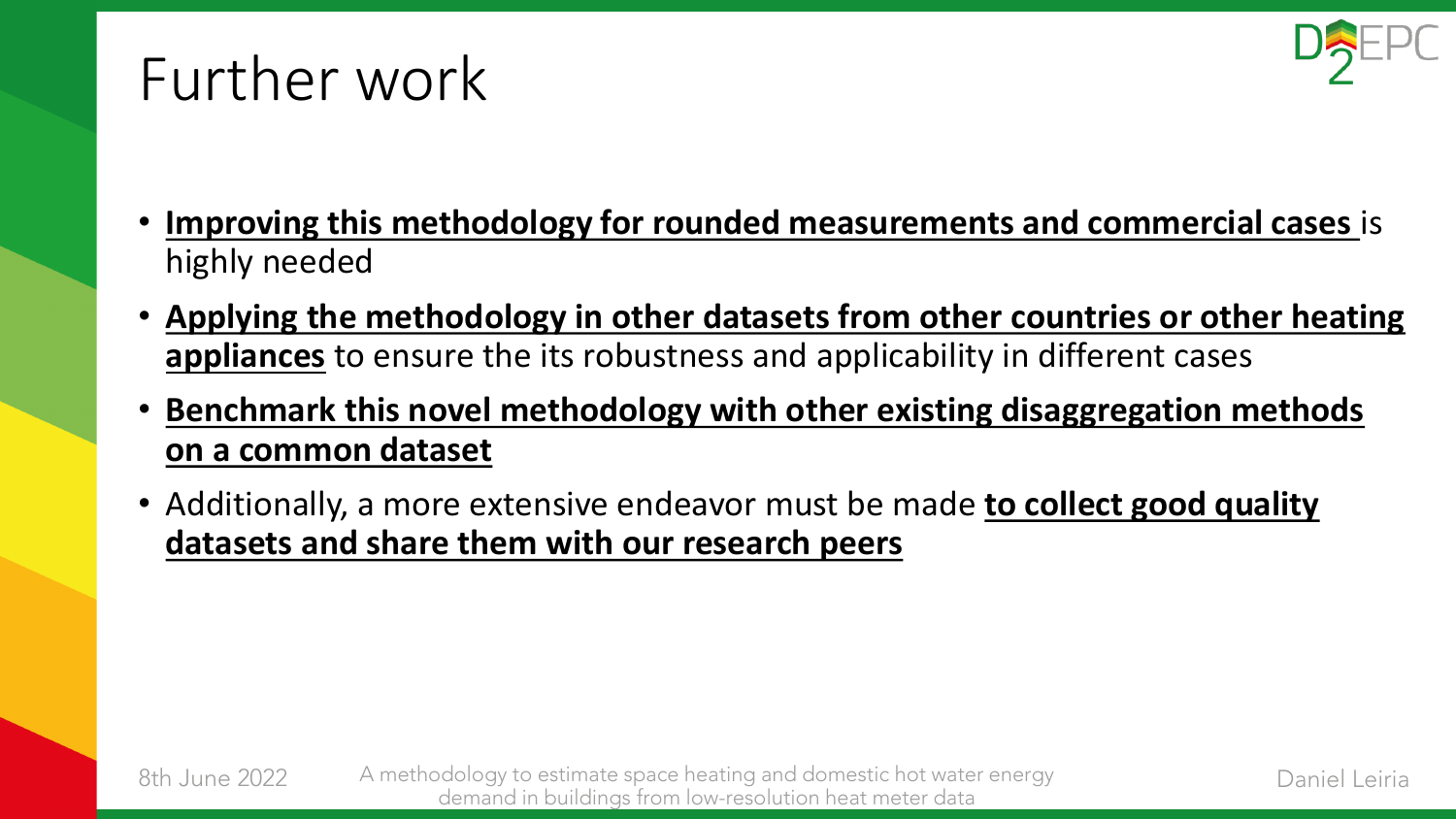

### Current publications status *Open access*

- Treatment and analysis of smart energy meter data from a cluster of buildings connected to district heating: A Danish case
	- o Johra et al. [\(https://doi.org/10.1051/e3sconf/202017212004](https://doi.org/10.1051/e3sconf/202017212004))
- Using data from smart energy meters to gain knowledge about households connected to the district heating network: A Danish case
	- o Leiria et al. ([https://doi.org/10.1016/j.segy.2021.100035\)](https://doi.org/10.1016/j.segy.2021.100035)
- **A methodology to estimate space heating and domestic hot water energy demand profile in residential buildings from low-resolution heat meter data**
	- Leiria et al. (*Energy* journal: Submitted Under review)

8th June 2022

- **Validation of a new method to estimate energy use for space heating and hot water production from low-resolution heat meter data**
	- Leiria et al. (*BuildSim Nordic 2022* conference: Accepted August 2022)